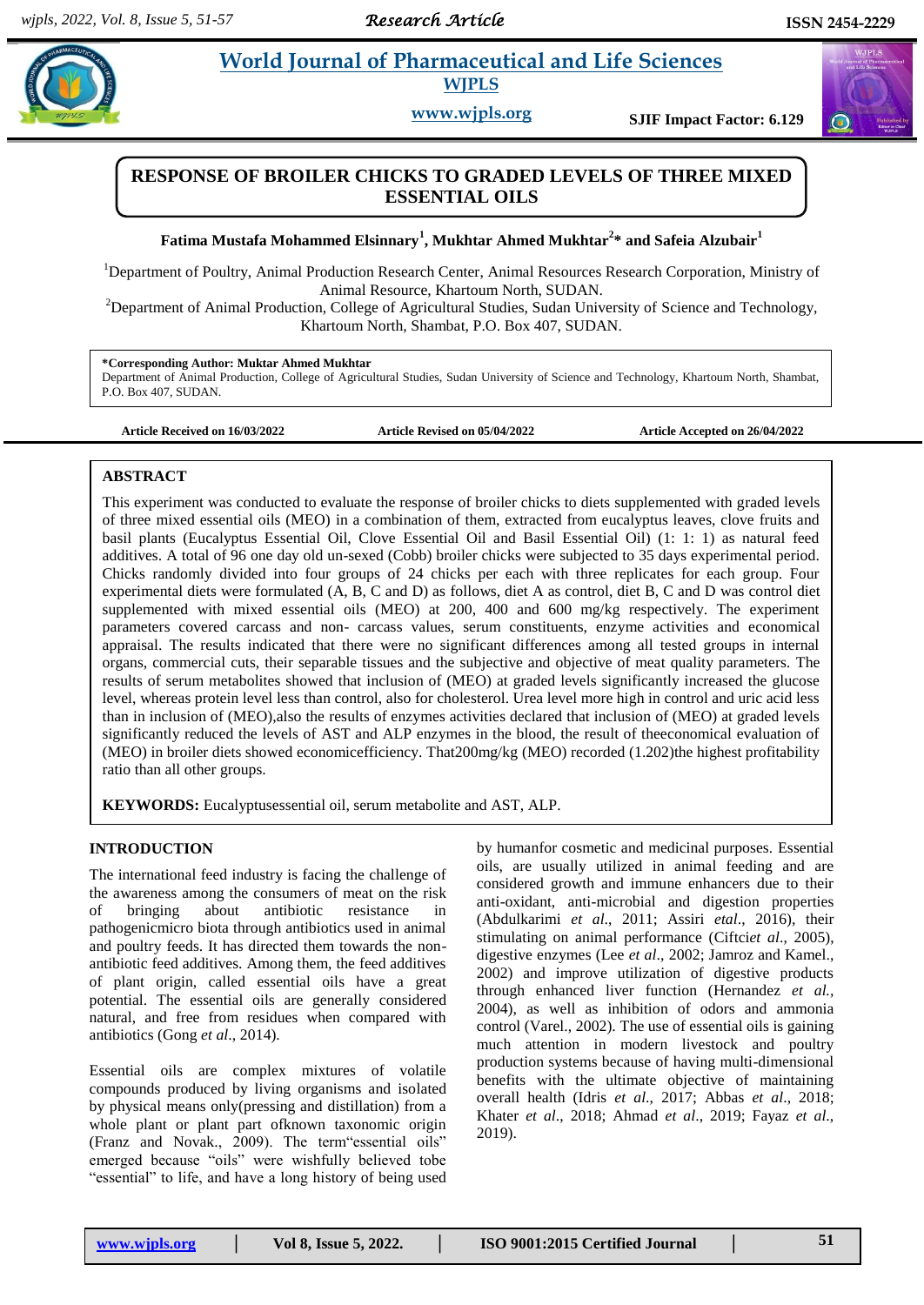Several studies have reported beneficial effects of many combinations of essential oils (mix, blends or just oils) on weight gain (Bento *et al*., 2013), while others reported no effect (Vlaicu *et al*., 2017). These differences have been attributed to the type of essential oils used and inclusion level (Cross *et al*., 2007).

Eucalyptus is a medicinal plant that belongs to Myrtaceae family, originated in Australia but found worldwide, especially in tropical and sub**-**tropicalregions (Salari *et al*., 2006). It contains several vital compounds including p-cymene, 1, 8-cineole, β-phellandrene, spathulenol, cryptone aldehydes, cuminal, uncommon and phellandral, α-phellandrene, β-phellandrene leading to multi-functional characteristics such as anti-microbial, anti-inflammatory and anti-oxidative properties (Bokaeian*et al*., 2010). Furthermore, polyphenols in eucalyptus leaves have shown various biological activities including anti-oxidant activity, anti-tumor activity and anti-bacterial activity (Salari *et al*., 2006; Bokaeian *et al*., 2010; Chen *et al*., 2017).

Clove (Eugenia ssp) considered as spices and appetizer. It contains 10% volatile oils which most of it eugenol, a substance that have an anesthetic effect (Mukhtar, 2011). Also, contain vitamins B and C, and the last vitamin involved in stress hormones synthesis thus has a major role in reducing body temperature by enhancing heat dissipation through blood vessels that are surrounding the body to maintain a relatively constant temperature (Khawala *et al*., 2012). In addition the clove contains phenols compounds that act as anti-bacterial agents. The main component of clove oil - eugenol was identified by Bonastre in (1826). Eugenol in essential oil reaches from 30 to 95%, whereas eugenol acetate content amounts up to 22%. Oil from the growing leaves contains the smallest amount of eugenol (28%). The amount of eugenol increases to 95% as the leaves ripen, and content of eugenol acetate decreases from 51 to 1%. Eugenol and eugenol acetate Caryophyllene, Kopan, ilangen, humulen, kalamenen and heptane-2-one are present insmaller amounts in the oil. An important component of the oil, although present in small quantities, is vanillin aldehyde 4-hydroxy-3-methoxybenzoic, one of the most popular fragrance compounds.Clove, and its essential oil, is one of the plant extracts that has been found effective in poultry to improve growth performance, control some intestinal pathogens, acts anti-septic and as digestion stimulant, and shows strong anti-microbial and antifungal, anti-inflammatory, anesthetic, anti-carcinogenic, anti-phrastic andanti-oxidant effects (Najafi and Torki., 2010). Cinnamaldehyde and eugenol have been reported to possess anti-bacterial activity against a wide range of bacteria and inhibitory properties against Aspergillus flavus(Steiner, 2010; Toghyani *et al.*, 2011).

Basil(Ocimum basilicum L.) is an annual plant of the Lamiaceae family, growing wild in sub**-**tropical and tropical areas of America, Africa, Asia, and in some southern regions inEurope (Kwee *et al*., 2011). Today,

basil belongs to worldwide cultivated aromatic plants. The cultivation of basil is performed under natural as well as greenhouse conditions. To increase the yield and to produce basil year round, cultivation in a greenhouse is more suitable than cultivation in an open field (Sgherri *et al*., 2010).Furthermore, in comparison to traditional soil culture, hydroponic cultivation of basil has additional benefits, such as using less ground area to obtain a higher yield of biomass characterized by better quality properties (Kiferle *et al*., 2011). The medicinal properties of basil are associated with the presence in its leaves of a whole complex of biologically active compounds of various chemical structures (Singletary, 2018).In particular, it has been found that basil leaves are rich in phenolic acids (rosmarinic, chicoric, caffeic, and caftaric) (Flanigan*et al*., 2014), flavonol (quercetin, kaempferol) glycosides and anthocyanins (Złotek*et al*., 2016; Ghasemzadeh *et al*., 2016). The phenolic compounds listed above make the main contribution to the anti-oxidant properties of basil leaf extracts. Another important component of basil leaves and flowers is essential oil, which is of high value for the food and pharmaceutical application of this plant. The essential oils distilled from various basil cultivars can contain linalool, methyl chavicol, 1, 8 -cineole, eugenol, methyl eugenol, methyl isoeugenol, thymol, methyl cinnamate, citral, and camphor (Avetisyan*et al*., 2017). In several studies the anti-oxidant, anti-microbial, antiinflammatory, anti-bacterial, anti-fungal activities as well as repellent, insecticidal, larvicidal and nematicidal activities of basil essential oils have been established (Avetisyan *et al*2017; Kavoosi *et al*., 2017).

## **MATERIALS AND METHODS**

This experiment was conducted at Poultry Production Farm, College of Agricultural Studies, Sudan University of Science and Technology during the period from 19 January to 23 February 2019, in winter season which ambient temperature average 20-26 Cº.

A total of 96 one day old un-sexed broiler chicks (Cobb strain) were purchased from commercial company in Khartoum. The chicks were adapted to the premises for one week and feed before the start of experimental period. At the end of adaptation period, all chicks were weighed with an average initial weight of (185 g). The chicks were then distributed randomly into four experimental groups A, B, C and D with three replicates per each and with eight chicks' arrangement (4x3x8) in a complete randomized design (CRD), feed and water provided *ad libitum* through-out the experimental period. Chicks were bought vaccinated against Newcastle disease (ND) and against Infectious Bronchitis disease (IBD) in the hatchery by (ND+IB) spray on day one, inactivated ND injection and Gumbobest injection day one. On farm vaccinated against Gumboro disease by Bur 706- France at (11) days of age, and against Newcastle disease by Avinew –France at (18) days of age. The dosage was repeated at (22) and (28) days of age for Gumboro disease by Bur 706 – France and for New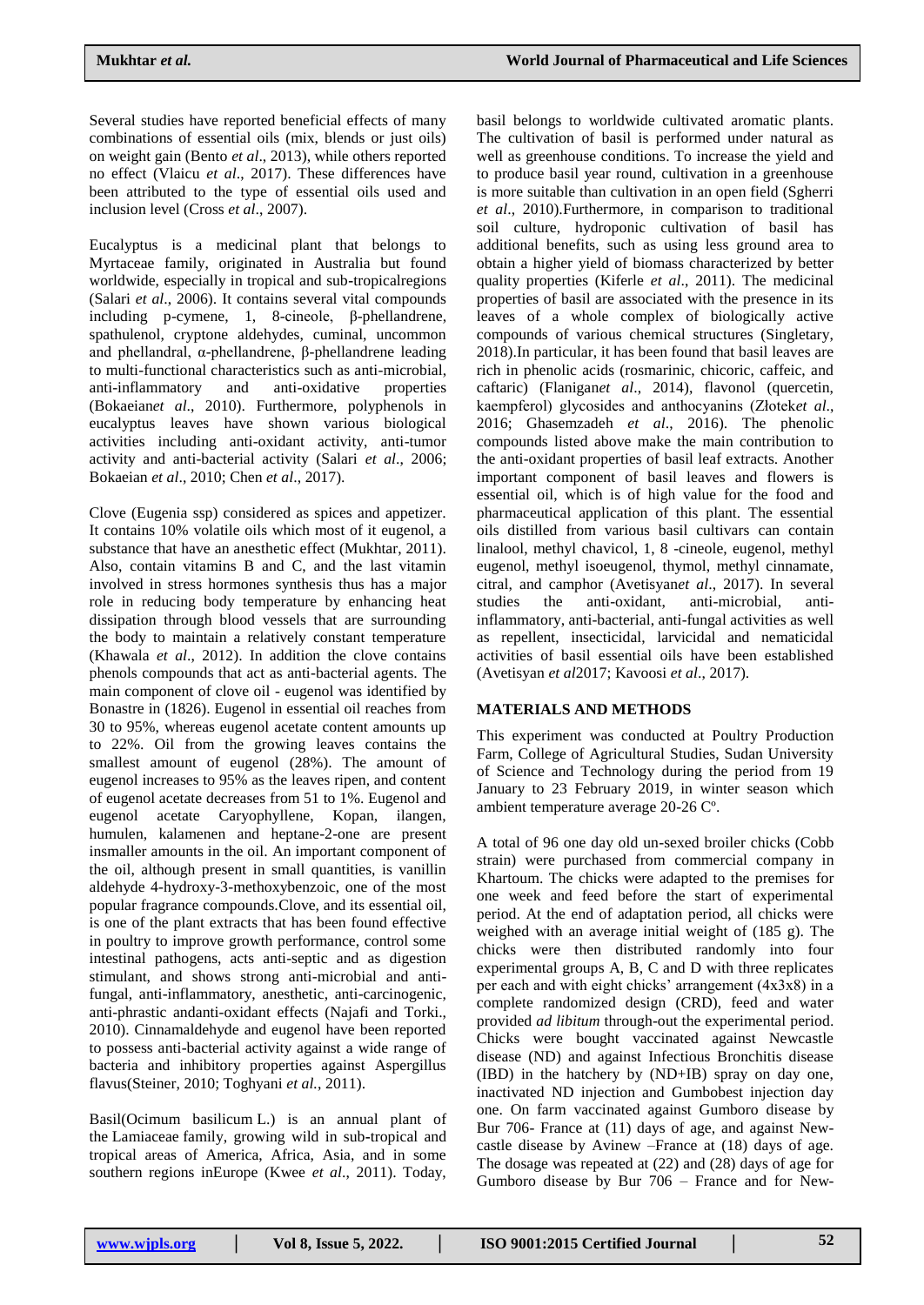castle disease by Avinew–France respectively. Combinations of AD3pantominovite–pantex Holand and B.V. 5525 ZGDuize lHoland. As a soluble multivitamins was provided three days before and after vaccinationprograms in order to guard stress.

The experimental house in which the chicks were kept was semi closed. Twelve cages experiments  $(1.5 \times 1$  m.) were prepared using wire mesh portioned and then were cleaned washed and disinfected by formalin and white phenol solution.Before start the experiment, a layer of wood sawdust (5cm) thickness was laid on the floor as littler material. Each cage was provided by (5 kg) rounded feeder and (2.5 lit.) baby drinker which were adjusted to the progressive growth of chicks. The light program was 24 hours light from 1**-**3 days and 23 hours day for the rest of the period.

For essential oil, Eucalyptus, Clove and Basil were submitted to hydro distribution using n-hexane as a collecting solvent. The solvent was removed under vacuum and the quantities of theessential oils were determined by gas chromatography, at Industrial Research Center, Khartoum North. And they were mixed at (1:1:1) ratio to be used as a natural growthpromoter. Four experimental diets were formulated to meet the requirements of broilers chicks according toNutritional Research Council (NRC 1994). The chicks were divided into four dietary treatments (A, B, C and D), the first group (A) fed on control diet (without essential oil), the other groups (B, C and D) were fed on the based diet supplemented with eucalyptus and clove and basil mixed essential oils as growth promoter, at levels of 200, 400, 600 mg/kg feed respectively. Experimental diets were fed for five weeks.

Average body weight and feed consumption (g) for each group were determined weekly through-out the experimental period. Body weight gain and feed conversion ratio (FCR) were calculated weekly. Health of the experimental herd was closely observed and the mortality rate recorded daily.

At the end of the experimental period (5weeks) birds were fasted overnight with only water allowed. Three birds of similar live body weight were selected randomly from each treatment group and weighed individually before slaughter by severing the right and left carotid and jugular vessels, trachea and esophagus. After bleeding they were immerged in hot water, hand plucked and washed. Head was removed closed to skull, feet and shanks were removed at the hock joint. Evisceration was accomplished by posterior ventral cut to completely remove the visceral organs (heart, liver, kidney, gizzard, abdominal fat and intestine) and then were separated weighed individually and were expressedas apercentage of live weight. The hot carcass were weighed to calculate the dressing percentage. And was prepared for analysis by removal of the skin and neck near to the body and each was weighed separately. The carcass was then divided into two parts right and left sides by mid sawing along the vertebral column and each side was weighed. The left side was divided into three commercial cuts: breast, thigh and drumstick, each cut was weighed separately, and were expressed as percentage of the carcass weight. Then they were deboned, the meat and bone were weighed separately and were expressed aspercentage of their cuts. The meat was frozen and stored for meat analysis.

Breast, drumstick and thigh cuts were deboned and frozen then defrosted before cooking for sensory evaluation. Aluminum foil was used for trapping the meat, then placed in roast pan and cooked at 180 Cº, and approximately80 Cº internal muscle temperature. The cooked meat was cooled at room temperature for about 10 minutes. Well trained panelists (Ten Persons) were requested to evaluate the cooked samples for: Tenderness, Juiciness, Flavor and Color. They were advised to drink water between samples evaluated to pause between them. Following recommended procedures (Hawrysh *et al.,* 1980). The sensory panel using eight points scale.

Completely randomized design used in this experiment. Data collected were supplied to analysis of variance (ANOVA) means were further separated by Dun cans multiple range test(1955), the level of significant difference set up at  $(p<0.05)$ .

### **RESULTS**

The specific chemical constituents of oils determined by testifying oil distasted from eucalypts leaves showed nine main chemical compounds: D-(+)-Camphor, Cis-2- Menthenol, Elemol, Cedrenol, Gurjunene, Cis-Lanceol, 4-Carvomenthenol, 7-Isopropenyl-1,4a-dimethyl-4,4a,5,6,7,8-hexahydro-3H-naphthalen-2-one, ß-Eudesmol.

The performance results of broiler chicks fed on diets containing graded levels of Eucalyptus and Clove and Basil mixed essential oils were illustrated in table (1).

For body weight there were no significant (P $\geq$ 0.05) differences observed between all tested groups, however essential mixed oils at all levels improved body weight, body weight gain and feed conversion ratio, however group of chicks fed on 600 mg/kg mixed oils showed the best values for the above parameters compared to control group.

The results of adding graded levels of Eucalyptus and Clove and Basil mixed essential oils on non-carcass were showed in table (2). There were no significant (P≥0.05) differences observed between all tested groups for noncarcass.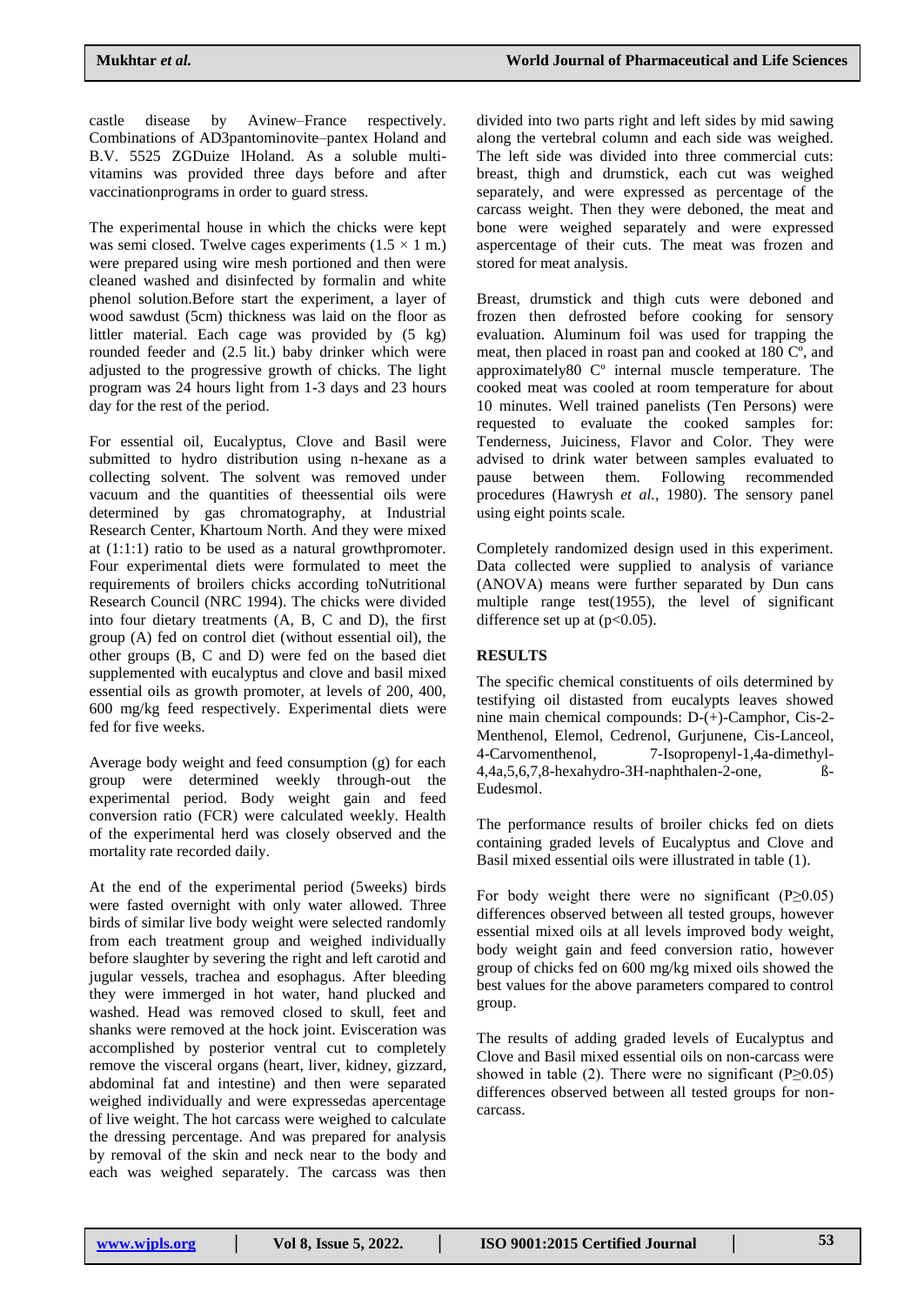| <b>Treatments</b>   | BW     | <b>FI</b> | <b>BWG</b> | <b>FCR</b> |
|---------------------|--------|-----------|------------|------------|
| <b>Control</b>      | 1942.0 | 3428.7    | 1757.0     | 1.950      |
| $200$ mg/kg         | 1979.7 | 3437.7    | 1794.7     | 1.913      |
| $400 \text{ mg/kg}$ | 2074.7 | 3399.0    | 1889.7     | 1.813      |
| $600$ mg/kg         | 2045.7 | 3342.3    | 1860.7     | 1.810      |
| $SE_{\pm}$          | 137.88 | 143.87    | 137.88     | 0.135      |

**Table 1: Effect of adding graded levels of Eucalyptus and Clove and Basil mixed essential oils on performance of broiler chicks.**

Values are mean± SD, Means value(s) bearing no different superscript(s) in a column are not significantly different (P≥0.05) according to DMRT, SE± standard Error FCR; Feed conversion ratio BWG; Body weight gain(g), FI; Feed intake (g) BW; Body weight (g)

**Table 2: Effect of adding graded levels of Eucalyptus and Clove and Basil mixed essential oils on Non-carcass.**

| <b>Treatments</b> | <b>Kidney</b><br>Lung |               | Abdominal | <b>Intestine</b> | <b>Intestine</b> | <b>Back</b>   | Wing          |  |
|-------------------|-----------------------|---------------|-----------|------------------|------------------|---------------|---------------|--|
|                   | $\frac{6}{9}$         | $\frac{0}{0}$ | fat%      | weight%          | $length\%$       | $\frac{6}{9}$ | $\frac{6}{9}$ |  |
| <b>Control</b>    | 0.727                 | 0.373         | 1.067     | 3.800            | 178.33           | 19.693        | 10.467        |  |
| $200$ mg/kg       | 0.473                 | 0.427         | 0.757     | 3.500            | 184.67           | 20.533        | 10.200        |  |
| $400$ mg/kg       | 0.583                 | 0.463         | 1.187     | 3.470            | 183.00           | 17.733        | 10.533        |  |
| $600$ mg/kg       | 0.643                 | 0.477         | 0.957     | 3.730            | 172.33           | 20.300        | 10.400        |  |
| $SE \pm$          | 0.116                 | 0.058         | 0.155     | 0.296            | 7.394            | 0.916         | 0.559         |  |

Values are mean± SD Means value(s) bearing no different superscript(s) in a column are not significantly different (P≥0.05) according to DMRT SE  $\pm$  Standard Error

The results of feeding graded levels of Eucalyptus and Clove and Basil mixed essential oils on commercial cuts were showed in table (3). No significant  $(P \ge 0.05)$ differences among all tested groups for commercial cuts. Also no significant (P≥0.05) differences among all tested groups for meat values.

**Table 3: Effect of adding graded levels of Eucalyptus and Clove and Basil mixed essential oils on commercial cuts.**

| <b>Treatments</b>   | <b>Breast%</b> | <b>Drumstick</b><br>$\frac{0}{0}$ | <b>Thigh</b><br>$\frac{0}{0}$ |  |  |
|---------------------|----------------|-----------------------------------|-------------------------------|--|--|
| <b>Control</b>      | 39.460         | 11.730                            | 15.067                        |  |  |
| $200 \text{ mg/kg}$ | 38.250         | 12.417                            | 13.260                        |  |  |
| $400$ mg/kg         | 36.220         | 13.170                            | 14.510                        |  |  |
| $600 \text{ mg/kg}$ | 36.463         | 12.867                            | 13.573                        |  |  |
| SE+                 | 1.030          | 1.266                             | 1.396                         |  |  |

Values are mean± SD Means value(s) bearing no different superscript(s) in a column are not significantly different

 $(P \ge 0.05)$  according to DMRT SE  $\pm$  Standard Error

Chicks fed on 600 mg/kg mixed oils showed significantly highest (P≥0.05) glucose concentration value compared with other tested groups (table4), at the same time this group recorded significantly the highest values for tri-glyceride concentration compared with the other tested groups.Chicks fed on 400 mg/kg mixed oils showed the lowest albumin concentration compared with other tested groups, at the same time this group recorded significantly the lowest cholesterol HDL values. Chicks fed on 200 mg/kg mixed oils showed significantly highest (P≥0.05) cholesterol concentration value compared with other tested groups, at the same time this

group recorded significantly the highest values for cholesterol HDL and cholesterol LDL concentration compared with the other tested groups.Chicks fed on control diet showed the highest urea concentration compared with the other tested groups, whereas the same group showed the lowest uric acid and creatinine concentration compared with the other tested groups.

Chicks fed on 400 mg/kg mixed oils showed significantly lowest (P≥0.05) AST enzyme concentration in the blood compared with other tested groups, at the same time this group recorded significantly the lowest ratios for  $Ca^{++}$  and PO4 concentration compared with the other tested groups. Chicks fed on 200 mg/kg mixed oils showed significantly lowest  $(P \ge 0.05)$  ALP enzyme concentration in the blood compared with other tested groups, whereas control group recorded the highest one.

Profitability ratio (1.202) of group of chicks fed on 200 mg/kg mixed oils was the highest of the tested groups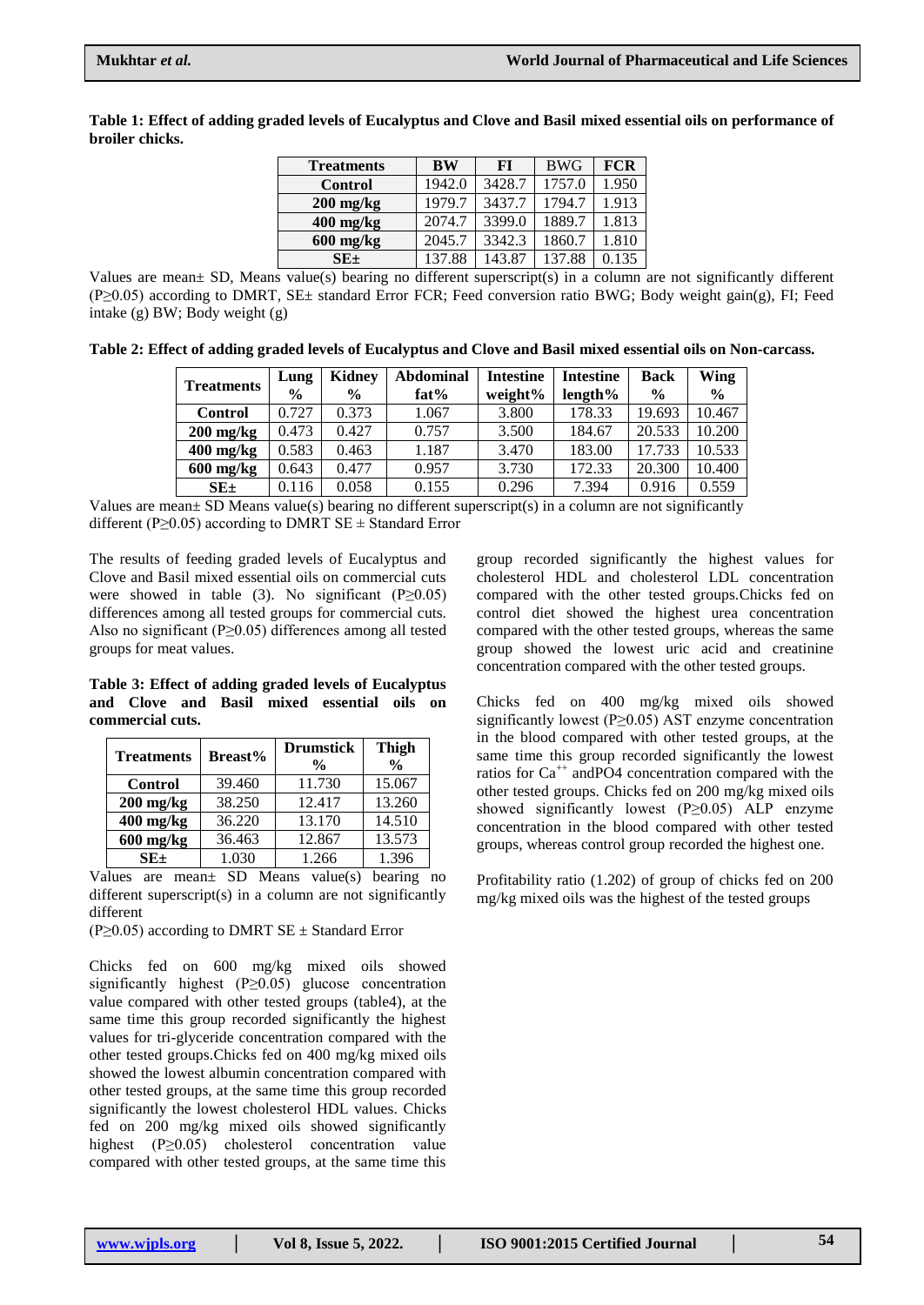| <b>Treatments</b>                 | <b>Glucose</b><br>$(mg\ddot{\text{dl}})$ | Tri-gly<br>Ceride<br>$(mg\$ dl) | <b>Protein</b><br>(g/dl) | Alb.<br>(g/dl)     | Cholest<br>(mg/dl)  | Urea<br>(mg/dl)     | Uric<br>acid<br>(mg/dl) | <b>Creatine</b><br>(mg/dl) | <b>AST</b><br>(iu/l) | <b>ALP</b><br>(iu/l)    | Ca<br>(mg/dl)      | Po<br>(mg/dl)        |
|-----------------------------------|------------------------------------------|---------------------------------|--------------------------|--------------------|---------------------|---------------------|-------------------------|----------------------------|----------------------|-------------------------|--------------------|----------------------|
| Control                           | $220.50^{\circ}$                         | $43.500^b$                      | $3.950^{\rm a}$          | $2.050^{\text{a}}$ | 124.50 <sup>d</sup> | $7.100^a$           | $3.467^{\circ}$         | $2.110^{\circ}$            | $28.950^a$           | $247.50^{\circ}$        | $8.150^{\circ}$    | $8.750^{\circ}$      |
| $200 \frac{\text{mg}}{\text{kg}}$ | $223.50^{\circ}$                         | $39.500^{\circ}$                | $2.550^{\circ}$          | $.900^{ab}$        | $143.50^{\rm a}$    | $4.500^{b}$         | $6.667$ <sup>a</sup>    | $2.440^a$                  | $29.550^{\rm a}$     | $165.25^{\circ}$        | $8.150^{\circ}$    | $7.150^{b}$          |
| $400 \frac{\text{mg}}{\text{kg}}$ | $229.00^{b}$                             | $40.500^{\circ}$                | $2.950^{b}$              | .600 <sup>c</sup>  | $130.00^{\circ}$    | 4.000 <sup>bc</sup> | $5.400^b$               | 2.300 <sup>b</sup>         | $25.950^{b}$         | $183.00^{\circ}$        | $5.900^{\circ}$    | $5.650$ <sup>d</sup> |
| $600 \text{ mg/kg}$               | $233.00^a$                               | $50.500^a$                      | $2.700^{\circ}$          | .800 <sup>b</sup>  | 141.00 <sup>b</sup> | 3.500 <sup>c</sup>  | 4.600 <sup>c</sup>      | $2.420^{ab}$               | $29.450^a$           | 197<br>.10 <sup>b</sup> | 7.400 <sup>b</sup> | $5.950^{\circ}$      |
| $SE_{\pm}$                        | .118                                     | 0.408                           | 0.054                    | 0.061              | 0.646               | 0.292               | 0.133                   | 0.043                      | 0.394                | 0.928                   | 0.087              | 0.091                |

**Table 4: Effect of adding graded levels of Eucalyptus and Clove and Basil mixed essential oils on blood serum metabolites.**

Values are mean± SDMeans value(s) bearing no different superscript(s) in a column are not significantly different  $(P>0.05)$  according to DMRTSE  $\pm$  Standard Error

#### **DISCUSSION**

Chemical analyses of eucalyptus leaves essential oil reported that,D**-**(+)**-**Camphor, Cis-2**-**Menthenol, Elemol, Cedrenol, Gurjunene, Cis-Lanceol, 4**-**Carvomenthenol, 7**-**Isopropenyl-1,4a-dimethyl-4,4a,5,6,7,8-hexahydro-3Hnaphthalen-2-one, ß-Eudesmolwere the main compounds. These results were in contrast with the finding of [\(Bugarin](https://www.frontiersin.org/articles/10.3389/fmicb.2020.00409/full#B10) *et al*., 2014), who said1,8 Cineole was confirmed as the main component of eucalyptusessential oil.However, (Khaled *et al*., 2015) identified monoterpene hydrocarbons as the major constituents. These variations in the main compounds might be due to the differentiation and the age of the plants, and the chemical composition of essential oils depends on species, topographical location, harvesting stage, parts of the plant, and extraction methods (Puvaĉa *et al*., 2019).

Results obtained declared no significant effects on the commercial cuts and their meat yield also had no effect on the internal organs (liver, gizzard and heart).

Results declared that supplementation of broiler chicks with graded levels of mixed essential oils significantly decreased the concentration of urea, total protein, and AST and ALP levels, whereas glucose, cholesterol, cholesterol LDL, uric acid and creatinine significantly lower in control group, whilegroup fed on diet supplemented with 400 mg/kg mixed essential oils recorded significantly the lowest values of albumin, cholesterol HDL, Caand PO4.

It should be mentioned that all the results above within normal range, so addition of mixed essential oils in graded levels to dietary of broiler ration, not only can act as growth promoters, but also can substitute for the others one had side effects, without any adverse.

### **REFERENCES**

1. **Abbas A,** RZ Abbas, S Masood, et al., Acaricidal and insecticidal effects of essential oils against ectoparasites of veterinary importance. BoletínLatinoamericano Y Del Caribe De PlantasMedicinales Y Aromáticas, 2018; 17: 441- 52.

- 2. **Abdulkarimi R,** Daneshyar M, and Aghazadeh A. Thyme (Thymus vulgaris) extract consumption darkens liver, lowers blood cholesterol, proportional liver and abdominal fat weights in broiler chickens. Ital J Anim Sci., 2011; 10: 101–105.
- 3. **Ahmad S,** S Ali, A Abbas, et al., Effects of dietary supplementation of linseed oil (Omega-3) on quality parameters of Nili Ravi bull spermatozoa. Livestock Sci., 2019; 224: 57-9.
- 4. **Assiri AMA,** Elbanna K, AbulreeshHH, and Ramadan MF. Bioactive Compounds of Coldpressed Thyme (Thymus vulgaris) oil with antioxidant and antimicrobial properties. JOleo Sci., 2016; 65: 629–640.
- 5. **Avetisyan, A.;** Markosian, A.; Petrosyan, M.; Sahakyan, N.; Babayan, A.; Aloyan, S.; Trchounian, A. Chemical composition and some biological activities of the essential oils from basil Ocimumdi\_erent cultivars. BMC Complement. Altern. Med., 2017; 17: 60.
- 6. **Bento, M.H.L.,** Ouwehand, A.C., Tiihonen, K., Lahtinen, S., Nurminen, P., Saarinen, M.T., Fischer, J. Essential oils and their use in animal feeds for monogastric animals--Effects on feed quality, gut microbiota, growth performance and food safety: areview. *VeterinarniMedicina*, 2013; 58(9).
- 7. **Bokaeian M.,** Nakhaee A., Moodi B., Khazaei H. A. Eucalyptus globulus (eucalyptus) treatment of candidiasis in normal and diabetic rats. Iran. Biomedical J., 2010; 14: 121–126.
- 8. **Bugarin,** D., Grbovixć, S., Orèiè, D., Mitić-Ćulafić, D., Knežević-Vukèević, J., and Mimica-Dukić, N. Essential oil of *Eucalyptus Gunnii* hook. As a novel source of antioxidant, antimutagenic and antibacterial agents. *Molecules,* 2014; 19: 19007. doi: 10.3390/molecules191119007
- 9. Can J Anim Sci., 2014; 94: 223e41.
- 10. **Chen H.,** L lW., MiaoJ., Chen N., Shao X., Cao Y. Polyphenols in Eucalyptus leaves improved the egg and meat qualities and protected against ethanolinduced oxidative damage in laying hens. J. Anim. Physiol. Anim. Nutr., 2017; 102: 1–10. doi.org/10.1111/jpn.12680.
- 11. **Ciftci M.,** T. Guler, B. Dalkilic, ON. Ertas, The Effect of Anise Oil (Pimpinellaanisum L.) onBroiler Performance. International Journal of Poultry Science, 2005; 4(11): 851- 855.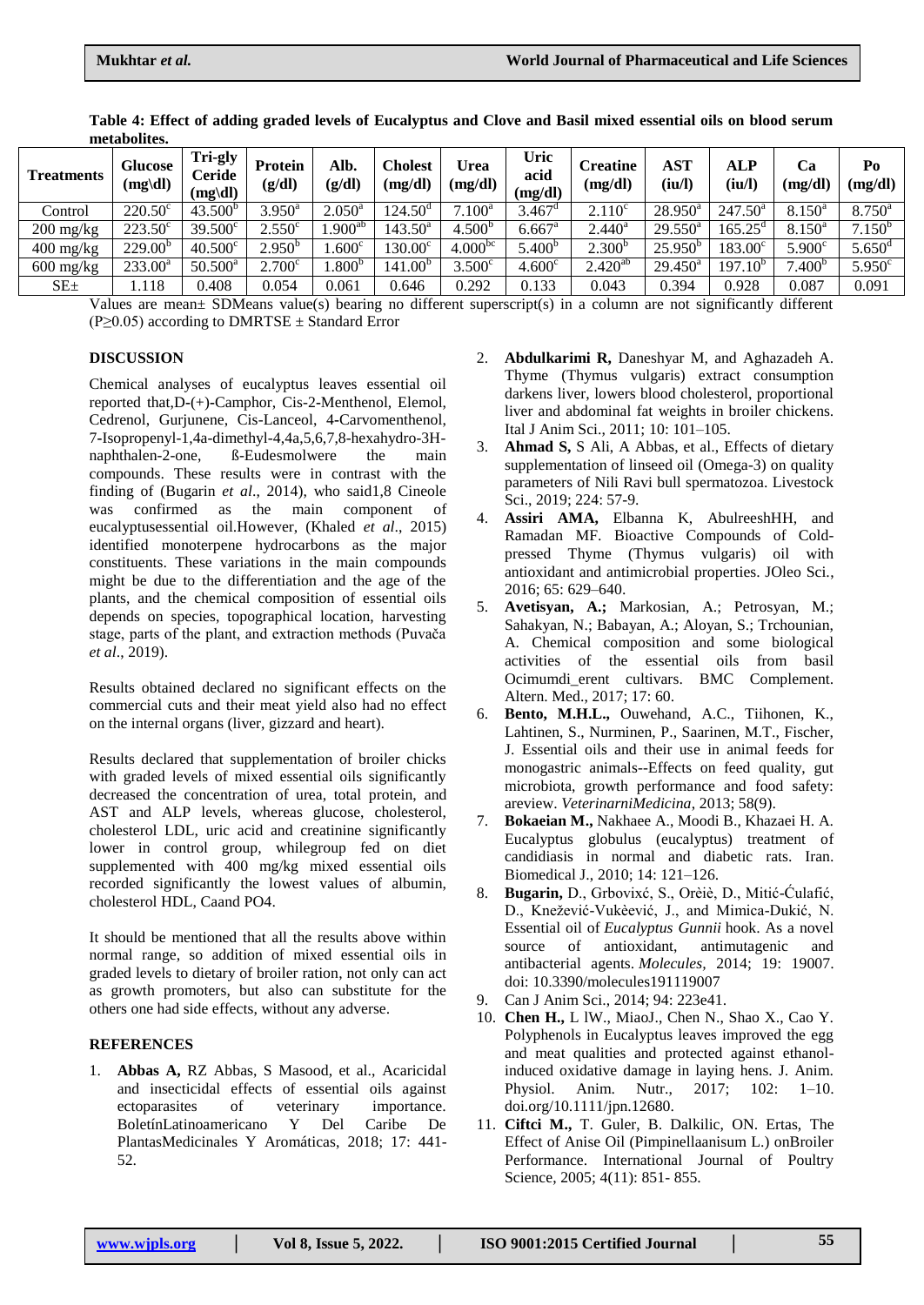- 12. **Cross, D.E.,** McDevitt, R.M., Hillman, K., Acamovic, T. The effect of herbs and their associated essential oils on performance, dietary digestibility and gut micro flora in chickens from 7 to 28 days of age. *British poultry science*, 2007; 48(4): 496-506.
- 13. **Duncan.** D.B Multiple range and multiple F, Test biometrics, 1995; 11: 1-42.
- 14. **Fayaz MR,** Abbas RZ, Abbas A, et al., Potential of botanical driven essential oils against Haemochuscontortus in small ruminants. BolLatinoam Caribe Plant Med Aromat, 2019; 18: 533-43.
- 15. **Flanigan, P.M.,** Niemeyer, E.D. Effect of cultivar on phenolic levels, anthocyanin composition, and antioxidant properties in purple basil (Ocimum basilicum L.). Food Chem., 2014; 164: 518–526.
- 16. **Franz C,** Novak J. Sources of essential oils. In: Baser KHC, Buchbauer G, editors. Handbook of essential oils: science, technology, and applications. Boca Raton:CRC Press/Taylor & Francis Group, 2009; 39e82.
- 17. **Ghasemzadeh, A.;** Ashkani, S.; Baghdadi, A.; Pazoki, A.; Jaafar, H.; Rahmat, A. Improvement in flavonoids and phenolic acids production and pharmaceutical quality of sweet basil (Ocimum basilicum L.) by ultraviolet-B irradiation. Molecules, 2016; 21: 1203.
- 18. **Gong J,** Yin F, Hou R, Yin YL. Review: Chinese herbs as alternatives to antibiotics in feed for swine and poultry production: potential and challenges in application.
- 19. **Hawrysh,** Z. J.; Steedman-Douglas, C. D.; Robblee, A. R.; Harding, R. T. and Sam, A.C. Influence of low glucosinolate (cv.Tower) rapeseed meal On Other eating quality of broiler chickens. Poult. Sci., 1980; 59: 550–55.
- 20. **Hernandez, F.,** J. Madrid, V. Garcia, J. Orengo and M.D. Megias, Influence of two plant extracton broiler performance, digestibility, and digestive organ size. Poult. Sci., 2004; 83: 169-174.
- 21. **Idris M,** Abbas RZ, Masood S, et al., The potential of antioxidant rich essential oils against avian coccidiosis. World's Poult. Sci J., 2017; 73: 89-104.
- 22. **Jamroz, D.** and C. Kamel, Plant extracts enhance 4.Fletouris and A.B. Spais, 2002. Effect of dietary oregano essential oil on performance of chickens and on iron-induced lipid oxidation of breast, thigh and abdominal fat tissue. Br. Poult. Sci., 2002; 43: 223.
- 23. **Kavoosi, G.;** Amirghofran, Z. Chemical composition, radical scavenging and anti-oxidant capacity of Ocimum basilicum essential oil. J. Essent. Oil Res., 2017; 29: 189–199.
- 24. **Khater HF,** Ali AM, Abouelella GA, et al., Toxicity and growth inhibition potential of vetiver, cinnamon, and lavender essential oil and their blends against larvae of the sheep blowfly, Lucilliasericata. Int J Dermatol, 2018; 57: 449-57.
- 25. **Khawala A.,**A and Dhia K I., Test the activity of supplementation clove (Eugenia caryophyllus) powder, oil and aqueous extract to diet and drinking water on performance of broiler chickens exposed to heat stress. Int.J. Poult. Sci., 2012; 11(10)n: 635- 640.
- 26. **Kiferle, C.;**Lucchesini, M.; Mensuali-Sodi, A.; Maggini, R.; Ra\_aelli, A.; Pardossi, A. Rosmarinic acid content in basil plants grown in vitro and in hydroponics. Cent. Eur. J. Biol., 2011; 6: 946–957.
- 27. **Kwee,** E.M.; Niemeyer, E.D. Variations in phenolic composition and antioxidant properties among 15 basil (Ocimum basilicum L.) cultivars. Food Chem., 2011; 128: 1044–1050.
- 28. **Lee, K.G.** and T. Shibamoto, Determination of antioxidant potential of volatile extracts isolated fromvarious herbs and spices. J. Agri. Food Chem., 2002; 50: 4947-4952.
- 29. **Mukhtar A M**., The effect of dietary clove oil on broiler performance. Austr. J. of Basic and Appl. Sci., 2011; 5(7): 49-51.
- 30. **Najafi, P.,** M. Torki, Performance, blood metabolites and immu-nocompetaence of broiler chicks fed diets included essential oils of medicinal herbs. J. Anim. Vet. Adv., 2010; 9: 1164-1168.
- 31. **NRC.** Nutrients requirements of poultry 8th ed. Acad Washington–DC, newly developed highprotein genotypes of pigeon pea. Journal of the Science of Food and Agriculture, 1994; 50: 201-209.
- 32. **Puvača N,** Petrović A, Tomić DH, Tatham EK, Ĉabarkapa I, Lević J &Sparagano O. Influence of essential oils as natural poultry red mite (Dermanyssusgallinae) repellents. JATEM, 2019; 2: 168-77.
- 33. **Salari M.H.,** Amine G., Shirazi M.H., Hafezi R., Mohammadypou M. Antibacterial effects of Eucalyptus globulus leaf extract on pathogenic bacteria isolated from specimens of patients with respiratory tract disorders. Clin. Microbiol. Infection, 2006; 12: 178–196.
- 34. **Sgherri,** C.; Cecconami, S.; Pinzino, C.; Navari-Izzo, F.; Izzo, R. Levels of antioxidants and nutraceuticals in basil grown in hydroponics and soil. Food Chem., 2010; 1232: 416–422.
- 35. **Singletary, K.W.;** Basil: A brief summary of potential health benefits. Nutr. Today, 2018; 53: 92– 97.
- 36. **Steiner, T,** Phytogenics in Animal Nutrition: Natural Concepts to Optimize Gut Health and Performance. Nottingham University Press, ISBN 1904761712, 9781904761716, 2010; 192.
- 37. **Toghyani, M.,** A. Gheisari, G. Ghalamkari, S.H. Eghbalsaied, Evaluation of cinnamon and garlic as antibiotic growth promoter substitutions on performance, immune responses, serum biochemical and haematological parameters in broiler chicks. Livest. Sci., 2011; 138: 167-173.
- 38. **Varel, V. H.,** Carvacrol and thymol reduce swine waste odor and pathogens: Stability of oils. Current Microbiology, 2002; 44: 38-43.